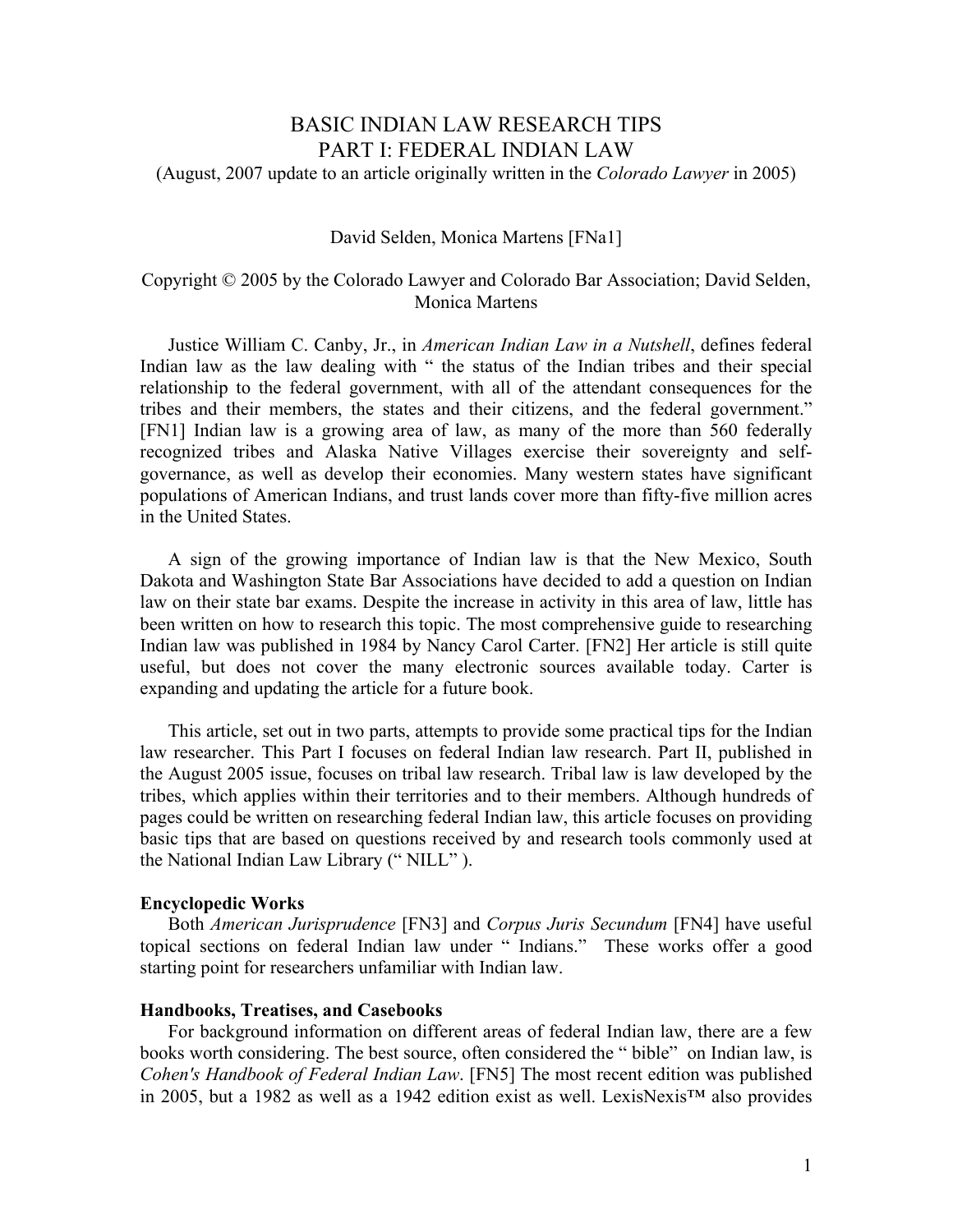electronic database access to the *Handbook* under the "Treatises & Analytical Materials" topic. Other useful titles include: *Cases on Federal Indian Law*; [FN6] *American Indian Law*; [FN7] and, as noted above, *American Indian Law in a Nutshell*. [FN8]

# **Law Review Articles**

 Two major bibliographic indices provide access to Indian law articles. The *Index to Legal Periodicals*, offered in print and through a variety of electronic services, including Westlaw® and LexisNexis, categorizes Indian law-related articles under "Indians." [FN9] Add " Indians" to your search terms to find pertinent articles. The *Legal Resource Index* is another resource, and is available on Westlaw and LexisNexis. [FN10] It also is offered in print as the *Current Law Index* [FN11] or in a Web-based format called *LegalTrac*. [FN12] *LegalTrac* is available at the University of Colorado and University of Denver law libraries. To limit the results of a search, the searcher should add the index term " Native American." [FN13]

 Lee Ryan, at the University of San Francisco Law Library, wrote a research " cheat sheet" on how to search the *Legal Resource Index*. [FN14] If you want to search full-text journals and texts, the topical "Native American Law--Texts and Periodicals" database on Westlaw (NAM-TP) is your best bet.

#### **Case Law**

 In addition to the casebooks highlighted above, the following sources provide access to federal Indian law cases. The best access to cases is offered electronically through Westlaw and LexisNexis. Other electronic services provide access to primary law sources, but will not be covered in Part I of this article because, regarding federal Indian law, Westlaw and LexisNexis provide the broadest scope of value-added content.

 Researchers will notice that both of these services offer access to federal Indian law information under the topic "Native American Law." [FN15] Although the researcher might expect the content of the databases listed under this topic to be similar, there is a distinct difference. The Westlaw " Native American Law" databases include information that Westlaw considers related to Native American law. For instance, the Native American law U.S. Supreme Court database (FNAM-CS) contains only Native American law cases decided by the Supreme Court related to Native American law.

 On the other hand, the Native American law topical label on LexisNexis is a general guide to where you will find cases on the topic. The U.S. Supreme Court database listed under the Native American law topic includes cases from all other topical areas and is essentially the full Supreme Court database. The significance of this difference to the researcher is that, with LexisNexis, the researcher may need to add additional key words to the search, such as "Indian," "tribe," or "Native American," so as to limit the search results to Native American law.

 If you prefer print sources, case law is indexed in *West's Federal Practice Digest* under the topic " Indians." [FN16] A handy desk-book is *Landmark Indian Law Cases*, which compiles and indexes the most important Indian law cases decided by the U.S.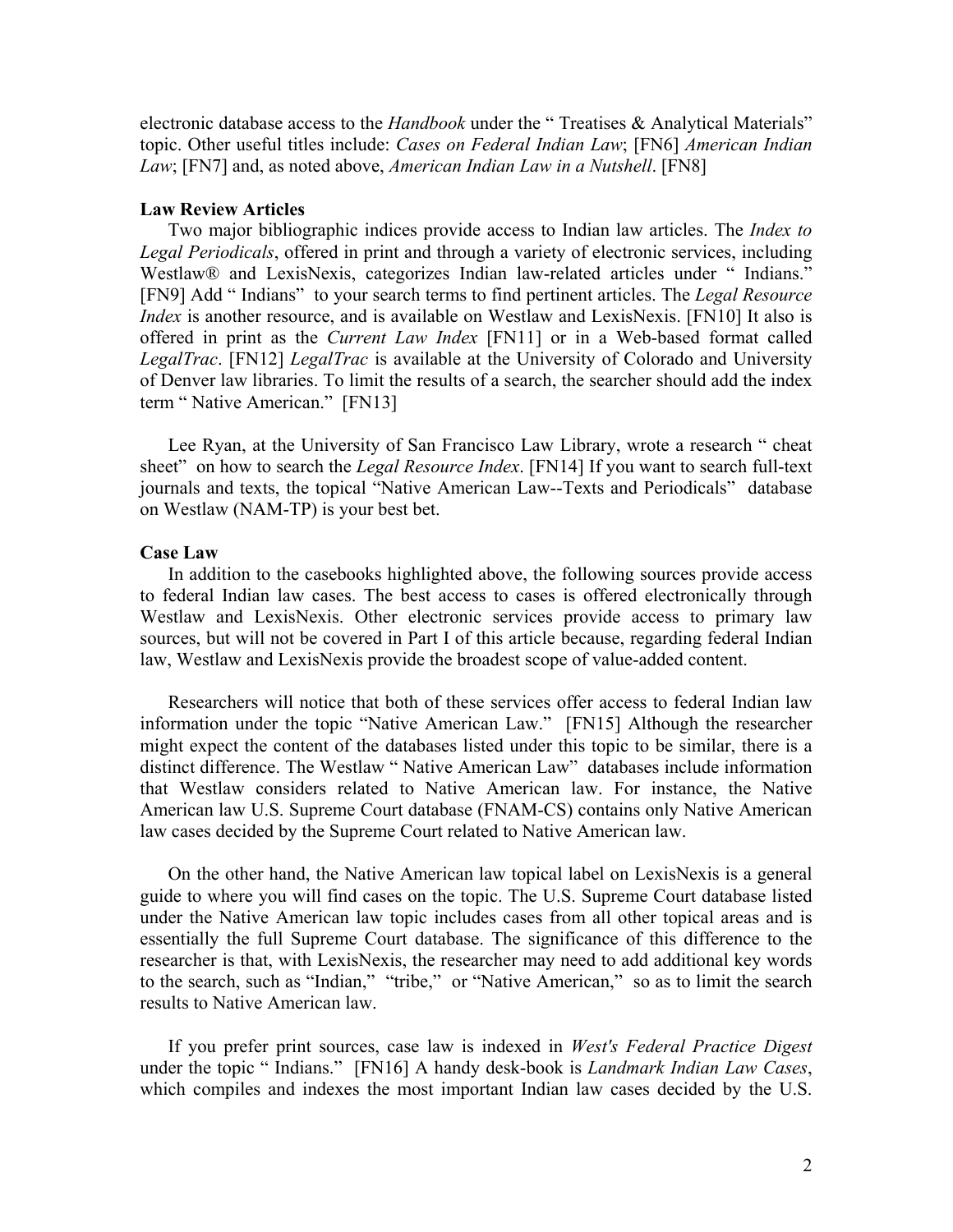# Supreme Court. [FN17]

 Some types of Indian law cases are more difficult to find and research. In 1946, the Indian Claims Commission Act was passed. [FN18] A special tribunal was set up to allow tribes, bands, and other identifiable Indian groups to make claims against the U.S. government for illegal taking of land. The findings of fact and decisions from the Commission were published in the *Indian Claims Commission Decisions*. [FN19] The set is available in print or on microfiche at most academic law libraries and now on the Oklahoma State University web site. [FN20] When using the indexes for these sets, keep in mind that the *Decisions* are published in forty-two volumes and the published indexes are incomplete. Contact the National Indian Law Library for supplements to the index. [FN21] Commission briefs [FN22] and expert testimony [FN23] also are published in microfiche format and are available at the University of Colorado law library.

 Administrative case law is probably best searched electronically. Both LexisNexis (Department of Interior Board of Indian Appeals database) and Westlaw (FNAM-IBIA database) provide access to the Interior Board of Indian Appeals Decisions. [FN24] Opinions of the Solicitor are collected in a two-volume print source that also has been digitized at the University of Oklahoma Law Library website. [FN25] Opinions are indexed by subject, as well as opinion number.

 Westlaw offers access to Opinions of the Solicitor as a subset of its FNAM-EXEC database; LexisNexis offers opinions in the "Native American Solicitor's Opinions" (GENFED/DOINA), which mirrors the content in the Opinions of the Solicitor noted above. [FN26] However, neither database is comprehensive. The U.S. Department of Interior website offers Solicitor's Opinions from 1993 to the present. [FN27] Researching Indian law-related Opinions of the Solicitor of the Department of the Interior can be challenging. You may wish to contact the NILL for a copy of its brief research guide on this topic, published in 2002. [FN28]

# **Laws, Treaties, Regulations, and Executive Orders**

 Most of the codified federal law dealing with American Indians can be found in Title 25 of the *U.S. Code*. Several other titles, notably Titles 5, 18, 28, and 42, include pertinent laws. Both Westlaw and LexisNexis offer access to these federal laws in their " Native American Law Statutes and Legislative" topical databases. [FN29] Both services also offer topical " Native American Law" databases for access to annotated versions of the *U.S. Code, Code of Federal Regulations*, and *Federal Register*.

 Neither LexisNexis nor Westlaw offers topic-specific access to Native American law in state regulatory or statutory materials. Westlaw is unique in providing access to executive orders relating to Native Americans. [FN30] A good tool to help find copies of treaties and historical federal laws relating to Native Americans is *Indian Affairs: Laws & Treaties*, [FN31] also found on the Oklahoma State University law library's website. [FN32] Volume 2 of this set covers treaties with the U.S. government. Other volumes include selected historical laws dealing with American Indians from 1778 to 1970. A more complete set of treaties, both ratified and unratified, can be found in *Documents of*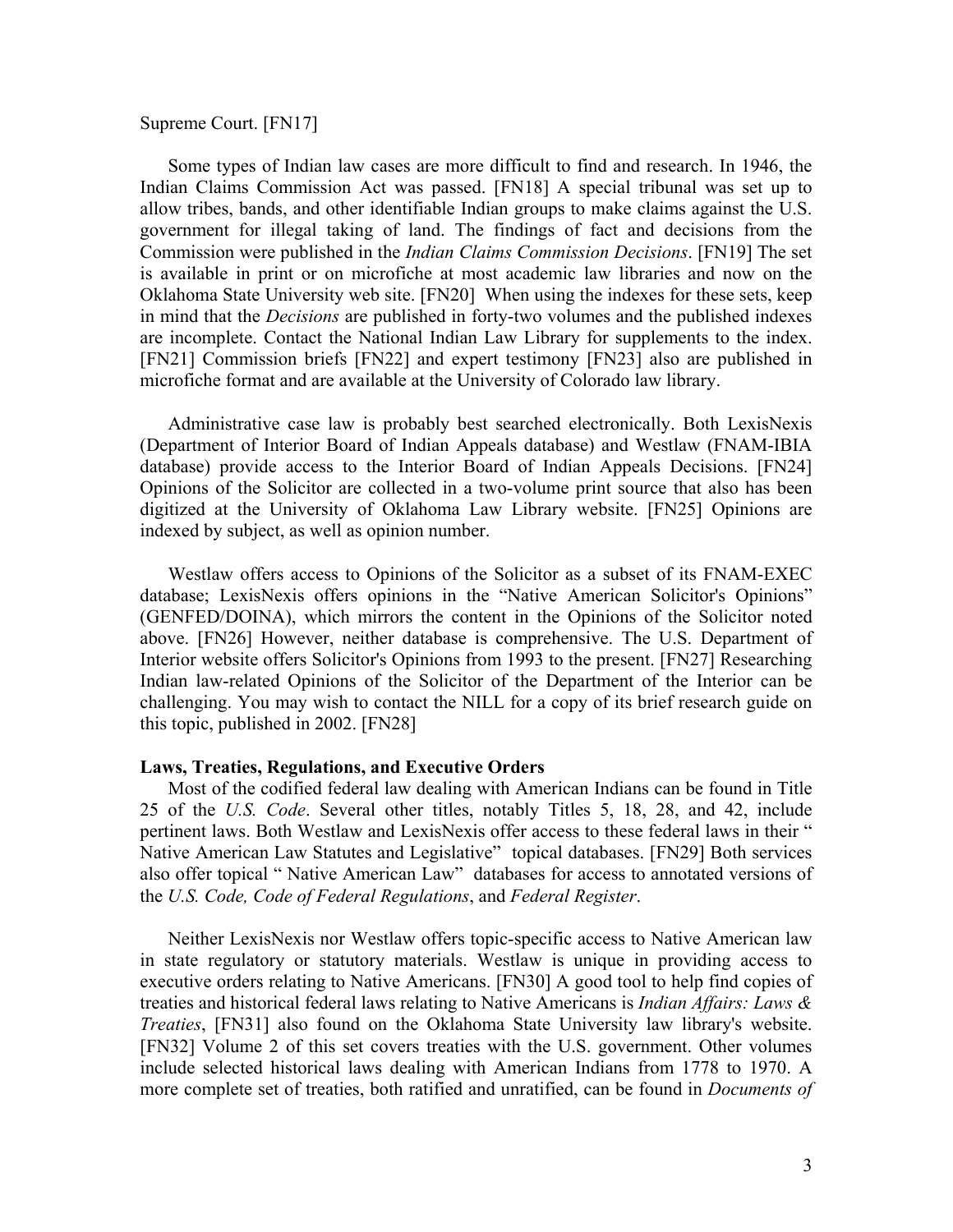## *American Indian Diplomacy*. [FN33]

# **Current Awareness Services**

 Attorneys who regularly practice Indian law may wish to subscribe to one of the federal Indian law current awareness services to keep abreast of new developments in Indian law. The *Indian Law Reporter*, available only in print, provides copies of full-text federal, state, and tribal court opinions each month. [FN34] All cases are indexed in the annual looseleaf volume. Both the *Native American Law Digest* [FN35] and *Native American Law Report* [FN36] are monthly newsletters providing brief summaries of Indian law news and case law. The *Native American Law Report* also is available electronically, from January 2004, on *Infotrac. Infotrac* is a large set of general use periodicals available in electronic format, which includes citations of relevant documents to full-text articles. *Infotrac* is available remotely from many libraries to library cardholders. [FN37]

 The NILL provides an *Indian Law Bulletins* service on its website and sends e-mail alerts to subscribers when the *Bulletins* have been updated. [FN38] Most *Bulletins* are updated on a weekly basis, but the *U.S. Supreme Court Bulletin* is updated as soon as new information about cases is released. Access to the *Bulletins* website and subscription to the e-mail alerts are free. The *Bulletins* provide summaries and links to full-text copies of recent cases decided in federal and state jurisdictions, notices published in the *Federal Register*, selected Native American legal news, and the latest Indian law-related law review and bar journal articles. Older *Bulletins* material is archived.

# **Ask a Law Librarian for Help!**

 This article presents a brief overview of the print and electronic resources available on Indian law. To learn about the latest resources and to get personalized research assistance, contact the NILL or other law libraries. The NILL specializes in Indian law and provides free and fee-based research services to the public. In addition, the library catalog and a wide variety of research resources and guides can be found on the library's website. [FN39] Watch for Part II of this article on tribal law research, which will be published in the August 2005 issue.

[FNa1]. *David Selden is the Law Librarian and Monica Martens is the Assistant Law Librarian at the Native American Rights Fund/National Indian Law Library in Boulder, CO. Contact the authors at (303) 447-8760 or dselden@narf.org; http://www.narf.org*.

[FN1]. Canby, *American Indian Law in a Nutshell*, 4th ed. (St. Paul, MN: Thomson/West, 2004) at 1.

[FN2]. Carter, " American Indian Law: Research and Sources," 4 *Legal Reference Services Q*. 5 (Winter 1984/1985).

[FN3]. *American Jurisprudence: A Modern Comprehensive Text Statement of American Law, State and Federal*, 2d ed. (St. Paul, MN: Thomson/West, 1962).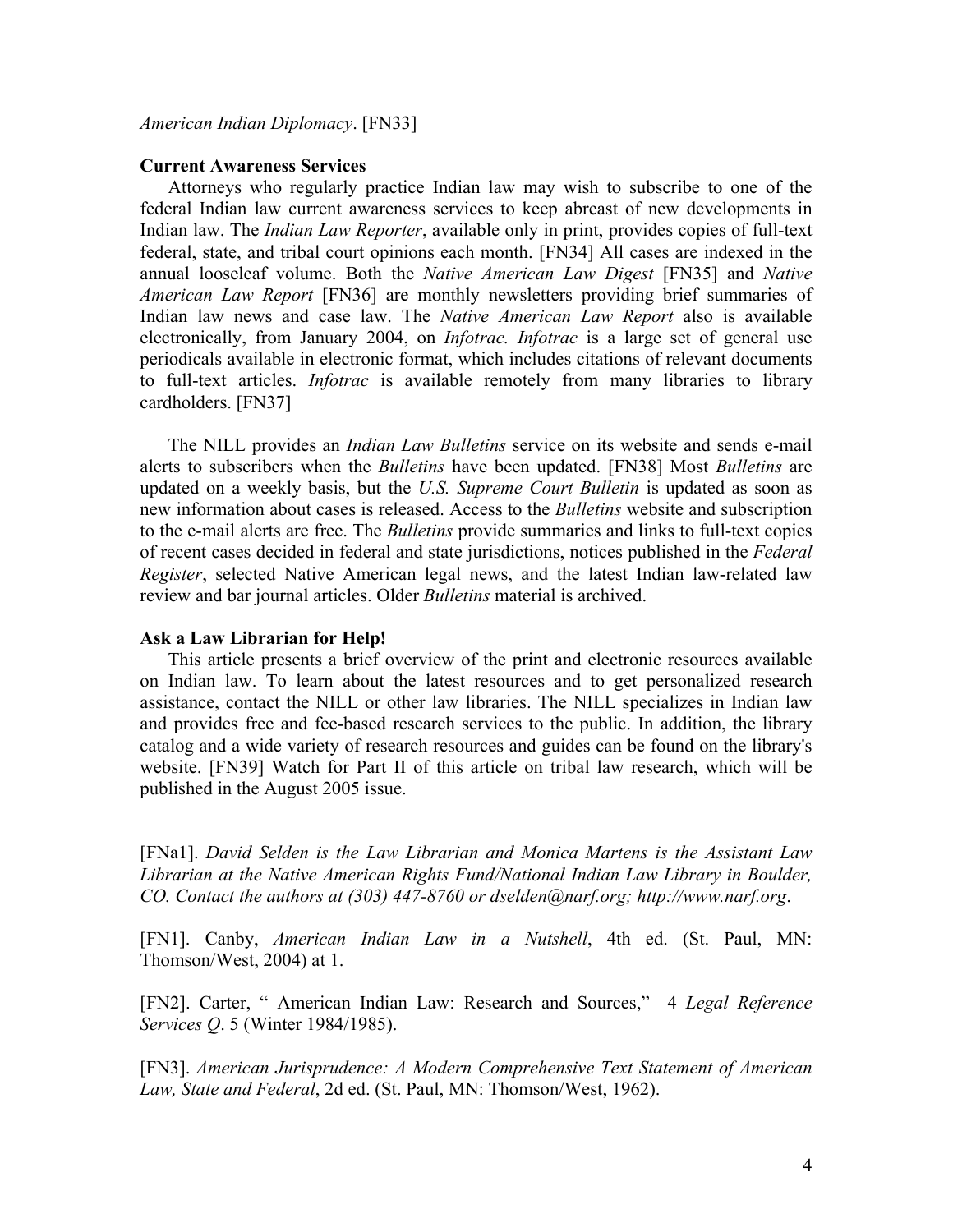[FN4]. *Corpus Juris Secundum: A Complete Restatement of the Entire American Law as Developed by All Reported Cases* (St. Paul, MN: Thomson/West, 1936-- present).

[FN5]. *Cohen's Handbook of Federal Indian Law* (Newark, N.J.: LexisNexis, 2005).

[FN6]. *See* Getches, Wilkinson, and Williams, *Cases on Federal Indian Law*, 5th ed. (St. Paul, MN: Thomson/West, 2004).

[FN7]. *See* Clinton, *American Indian Law: Native Nations and the Federal System, Cases and Materials*, 4th ed. (Dayton, OH: LexisNexis, 2003).

[FN8]. Canby, *supra*, note 1.

[FN9]. *Index to Legal Periodicals* (Bronx, NY: H.W. Wilson Co., 1994).

[FN10]. *Legal Resource Index* (Farmington Hills, MI: Gale Group, 1980-- present) (*see* http://library.dialog.com/bluesheets/pdf/bl0150.pdf). *Legal Resource Index* (Gale Group) is a computer database companion to *Current Law Index*, available on ABA/net and DIALOG, note 11, *infra*. The *Legal Resource Index* indexes 750 law journals, six law newspapers, and law-related articles in five national newspapers, 300 trade and industry periodicals, and many popular magazines. *Legal Resource Index* is available on LexisNexis and Westlaw.

[FN11]. *Current Law Index* (Los Altos, CA: Information Access Corp., 1980-- present).

[FN12]. *LegalTrac* (Farmington Hills, MI: Gale Group, 1980--present).

[FN13]. *Legal Resource Index, supra*, note 10.

[FN14]. *See* http://www.usfca.edu/law\_library/lricheat.html.

[FN15]. *See* the Westlaw and LexisNexis database directories and database scope pages for details on specific database content. The directories are available in print and online: *Westlaw Database Directory* or *LexisNexis Directory of Online Services*. Both are published annually and are free from the vendor. For LexisNexis, call (800) 543-6962; for Westlaw, access west.thomson.com/store (this is an https address, not http) or call (800) 937-8529. To access the directories electronically, use web.nexis.com/sources for LexisNexis; for Westlaw, access www.westlaw.com. After signing on, at the welcome page, type in the title, author, or other identifier in the " Search these databases" box. The twenty most relevant files will be provided using this method. Both LexisNexis and Westlaw allow the user to drill down to their database directories while online. There is no charge for consulting the directory.

[FN16]. *West's Federal Practice Digest*, 4th ed. (St. Paul, MN: Thomson/West, 1989- present).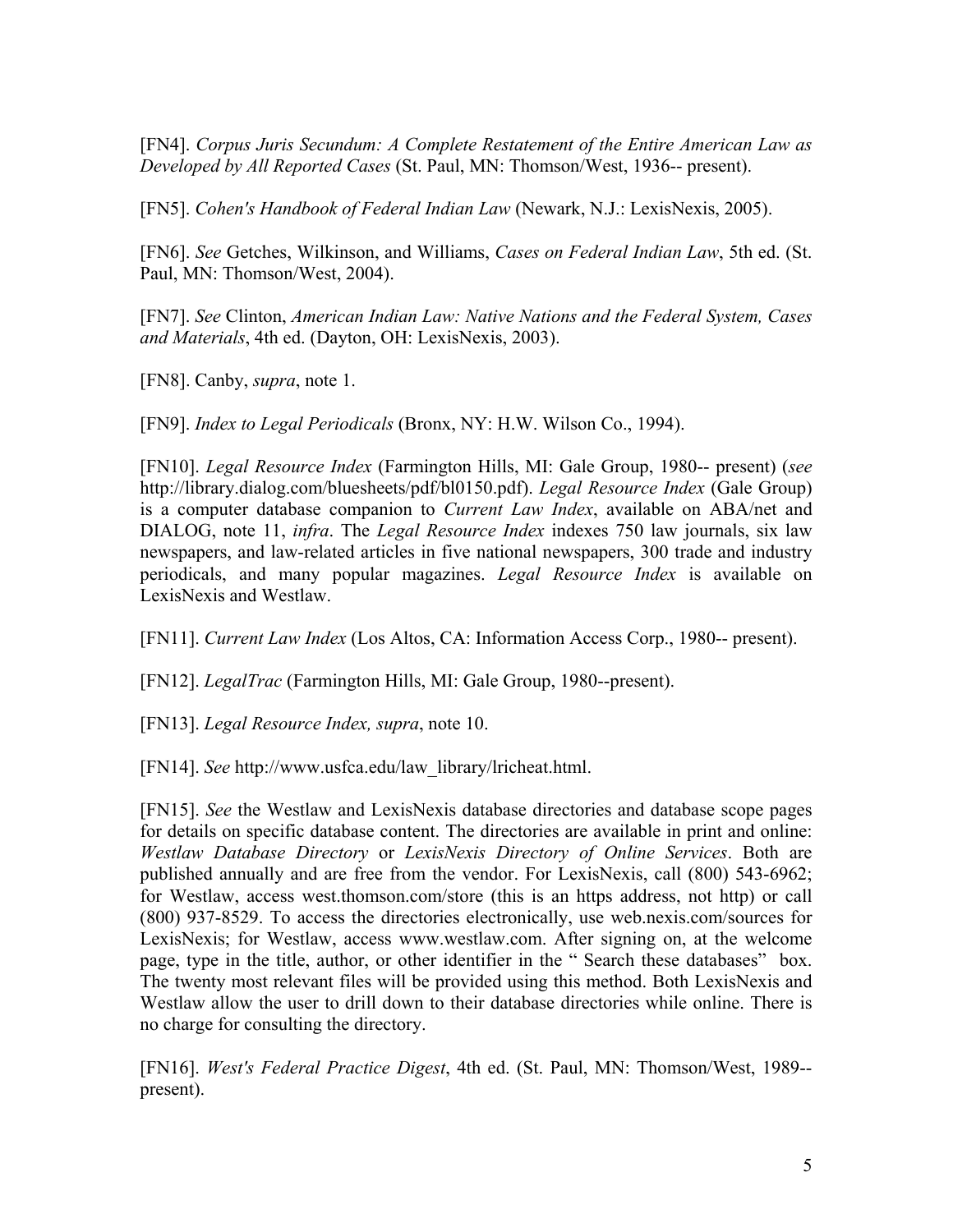[FN17]. National Indian Law Library, *Landmark Indian Law Cases* (Buffalo, N.Y.: William S. Hein & Co., 2002).

[FN18]. Indian Claims Commission Act of 1946, 60 Stat. 1049 (codified in 25 U.S.C. § 70-70v (omitted from the Code in that the Commission terminated on Sept. 30, 1978).

[FN19]. *Indian Claims Commission Decisions* (Boulder, Colo.: NARF, 1973-- present).

[FN20]. *See* http://digital.library.okstate.edu/icc/index.html

[FN21]. *See* http://www.narf.org/nill/index.htm

[FN22]. Entitled *Briefs Submitted to the Indian Claims Commission: Including Petitions, Proposed Findings of Fact, and Answers* (New York, NY: Clearwater Pub. Co., 1973- present).

[FN23]. Entitled *Expert Testimony Before the Indian Claims Commission* (New York, NY: Clearwater Pub. Co., 1973).

[FN24]. U.S. Dept. of the Interior, Board of Appeals, *Decisions of the Interior Board of Indian Appeals* (Arlington, Va.: The Board, 1970--present).

[FN25]. *See* thorpe.ou.edu/solicitor.html. *See also* U.S. Dept. of the Interior, Office of the Solicitor, *Opinions of the Solicitor of the Department of the Interior Relating to Indian Affairs 1917-1974* (Wash., D.C.: U.S. Dept. of the Interior, 1979).

[FN26]. *See* thorpe.ou.edu/solicitor.html.

[FN27]. *See* http://www.doi.gov/sol/solopin.html.

[FN28]. Contact David Selden at (303) 447-8760 or *dselden@narf.org; http:// www.narf.org*.

[FN29]. *See* www.westlaw.com and www.lexis.com.

[FN30]. *See* FNAM-EXEC file at www.westlaw.com.

[FN31]. Kappler, *Indian Affairs: Laws and Treaties* (New York, NY:AMS Press, 1972), available at http://digital.library.okstate.edu/kappler.

[FN32]. *See* http://digital.library.okstate.edu.

[FN33]. *Documents of American Indian Diplomacy: Treaties, Agreements, and Conventions*, 1775-1979 (Norman, Okla.: Univ. of Okla. Press, 1999).